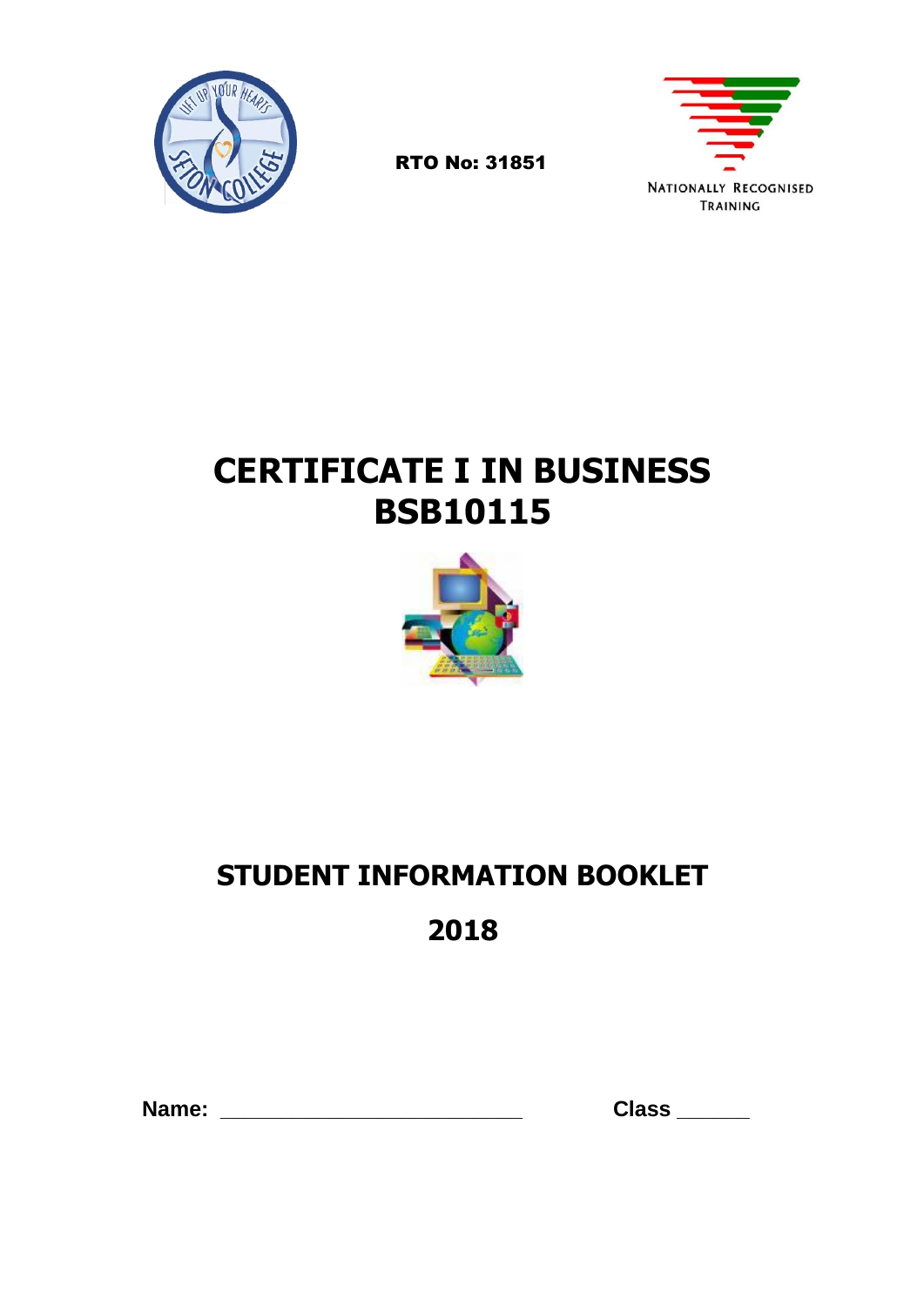## **CERTIFICATE I IN BUSINESS - BSB10115**

#### **Description**

This qualification allows individuals to develop basic skills and knowledge to prepare for work. They may undertake a range of simple tasks under close supervision. The range of technical skills and knowledge is limited.

#### **Prerequisite requirements**

There are no prerequisite requirements for individual units of competency.

#### **Job Roles**

Job roles and titles vary across different industry sectors. This is an entry level qualification.

#### **Qualification Structure**

The course includes the following Units of Competency:

| <b>Unit code</b> | <b>Unit name</b>                                             | Core $(C)$ /<br>Elective (E) | <b>Electives</b> |
|------------------|--------------------------------------------------------------|------------------------------|------------------|
| BSBWHS201        | Contribute to health and safety of self and<br>others        | Core                         |                  |
| BSBSUS201        | Participate in environmentally sustainable<br>work practices | Elective                     | List             |
| BSBADM101        | Use business equipment and resources                         | Elective                     | List             |
| BSBCMM101        | Apply basic communication skills                             | Elective                     | List             |
| BSBITU102        | Develop keyboard skills                                      | Elective                     | List             |
| BSBWOR202        | Organise and complete daily work activities                  | Elective                     | List             |

**Ownership:**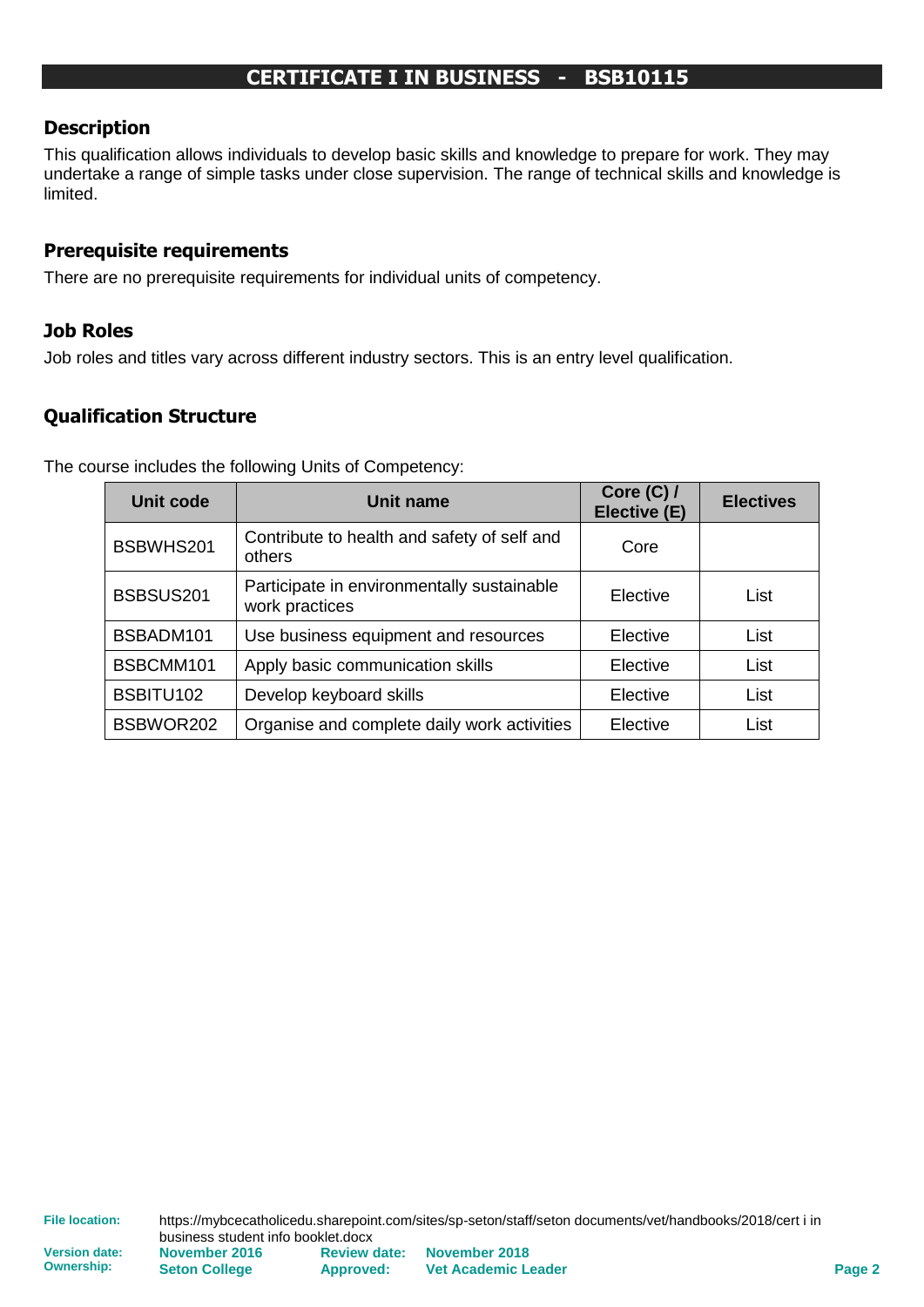## **CORE UNIT (1)**

#### **BSBWHS201 Contribute to health and safety of self and others**

This unit describes the skills and knowledge required to work in a manner that is healthy and safe in relation to self and others and to respond to emergency incidents. It covers following work health and safety (WHS) and emergency procedures and instructions, implementing WHS requirements and participating in WHS consultative processes.

<https://training.gov.au/Training/Details/BSBWHS201>

## **ELECTIVE UNITS (5)**

#### **BSBADM101 Use Business equipment and resources**

This unit describes the skills and knowledge required to choose equipment and resources to complete a variety of tasks under direct supervision.

#### <https://training.gov.au/Training/Details/BSBADM101>

#### **BSBCMM101 Apply basic communication skills**

This unit describes the skills and knowledge required to develop basic communication skills in the workplace in particular gathering, conveying and receiving information together with completing assigned written information.

#### <https://training.gov.au/Training/Details/BSBCMM101>

#### **BSBITU102 Develop keyboard skills**

This unit describes the skills and knowledge required to develop basic keyboard skills using touch typing techniques in a broad range of settings.

#### <https://training.gov.au/Training/Details/BSBITU102>

#### **BSBSU201 Participate in environmentally sustainable work practices**

This unit describes the skills and knowledge required to effectively measure current resource use and carry out improvements, including reducing the negative environmental impact of work practices.

<https://training.gov.au/Training/Details/BSBSUS201>

#### **BSBWOR202 Organise and complete daily work activities**

This unit describes the skills and knowledge required to seek feedback for performance improvement and use current technology appropriate to the task.

**<https://training.gov.au/Training/Details/BSBWOR202>**

**Version date: Ownership:**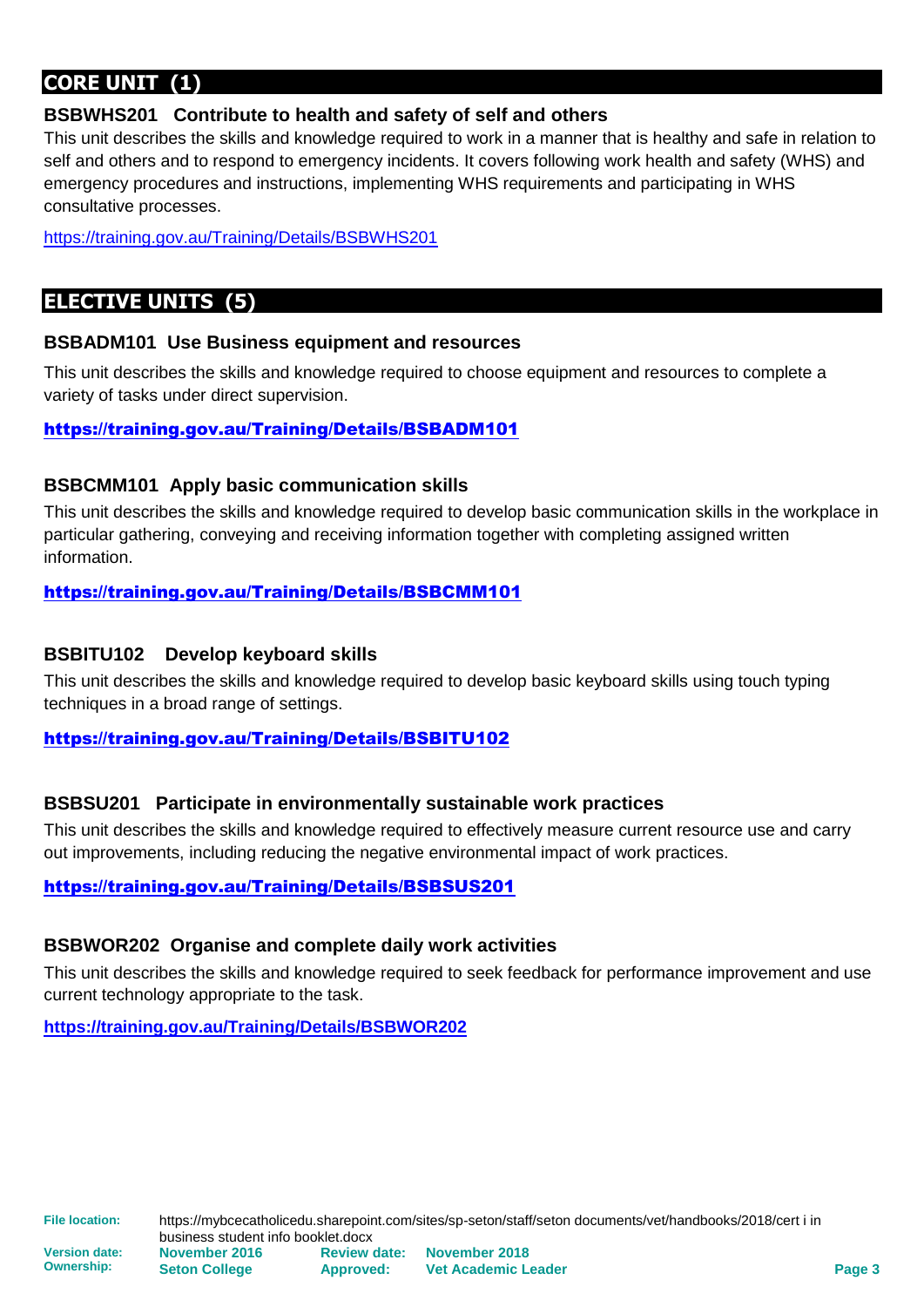## **COURSE ORGANISATION – TRAINING PLAN**

#### **4 LESSONS PER WEEK FOR TWO SEMESTERS**

#### **Delivery & Assessment**

Clustering provides a holistic training and assessment option. Units will be clustered as follows:

| Cluster 1 (2 units): |                                      |
|----------------------|--------------------------------------|
| BSBITU102            | Develop keyboard skills              |
| BSBADM101            | Use business equipment and resources |

#### **Stand Alone Units:**

| BSBCMM101  | Apply basic communication skills                          |
|------------|-----------------------------------------------------------|
| BSBWOR202  | Organise and complete daily work activities               |
| BSBSUS201A | Participate in environmentally sustainable work practices |
| BSBWHS201  | Contribute to health and safety of self and others        |

#### **SEMESTER 1 2016**

| <b>TOPIC</b>                             | <b>UNIT OF</b><br><b>COMPETENCY</b> |
|------------------------------------------|-------------------------------------|
| Develop keyboard skills<br>(E)           | BSBITU102                           |
| Use business equipment and resources (E) | BSBADM101                           |
| Apply basic communication skills<br>(E)  | BSBCMM101                           |

#### **SEMESTER 2 2016**

| <b>TOPIC</b>                                                            | <b>UNIT OF</b><br><b>COMPETENCY</b> |
|-------------------------------------------------------------------------|-------------------------------------|
| Organise and complete daily work activities                             | BSBWOR202                           |
| Participate in environmentally sustainable<br>business practices<br>(E) | BSBSUS201                           |
| Contribute to health and safety of self and<br>others (C)               | BSBWHS201                           |

**Version date: Ownership:**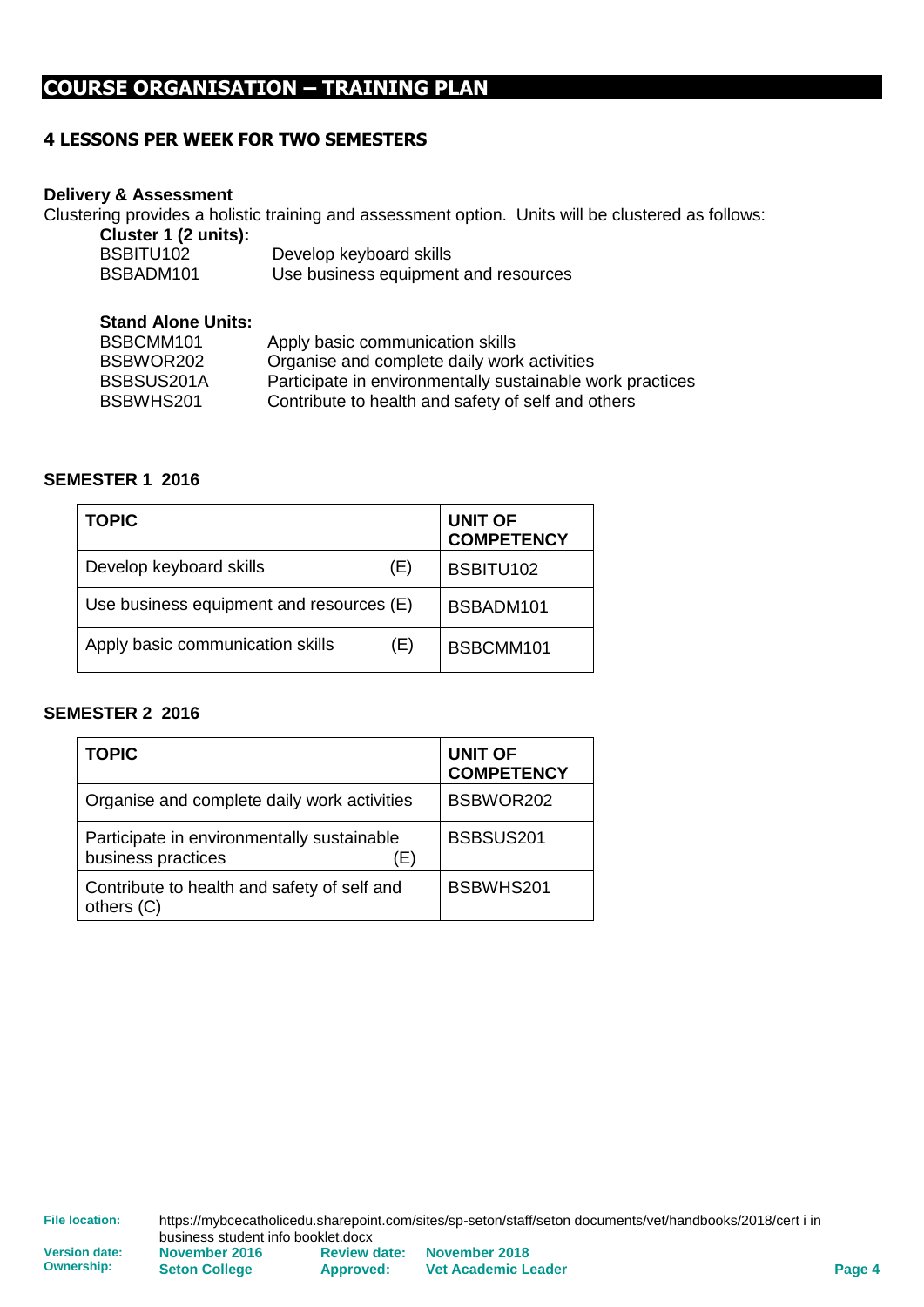#### **ASSESSMENT**

#### **Competency Based Assessment**

**Competency** means the consistent application of knowledge and skill to the standard of performance required in the workplace. It embodies the ability to transfer and apply skills and knowledge to new situations and environments.

**Assessment** means the process of collecting evidence and making judgments on whether competency has been achieved, to confirm that an individual can perform to the standard required in the workplace, as specified in a training package or VET accredited course

Assessment in these units will consist of:

- a) A folio of class tasks
- b) Observation of students completing summative tasks during class time
- c) Quizzes, Written Activities
- d) Team Project

*All assessment tools will address the knowledge and skills (including employability skills) required as evidence for the unit of competency*

#### **AQF SKILLS LEVEL**

*Certificate I* skills allow a student to:

- Demonstrate knowledge by recall in a narrow range of areas
- Demonstrate basic practical skills
- Perform a sequence of routine tasks where given clear direction
- Receive and pass on messages/information

\*\* For more information on Certificate I in Business (BSB10115) refer to the

#### Seton College Homepage

➢ Life at Seton

➢ Curriculum

➢ Vocational Education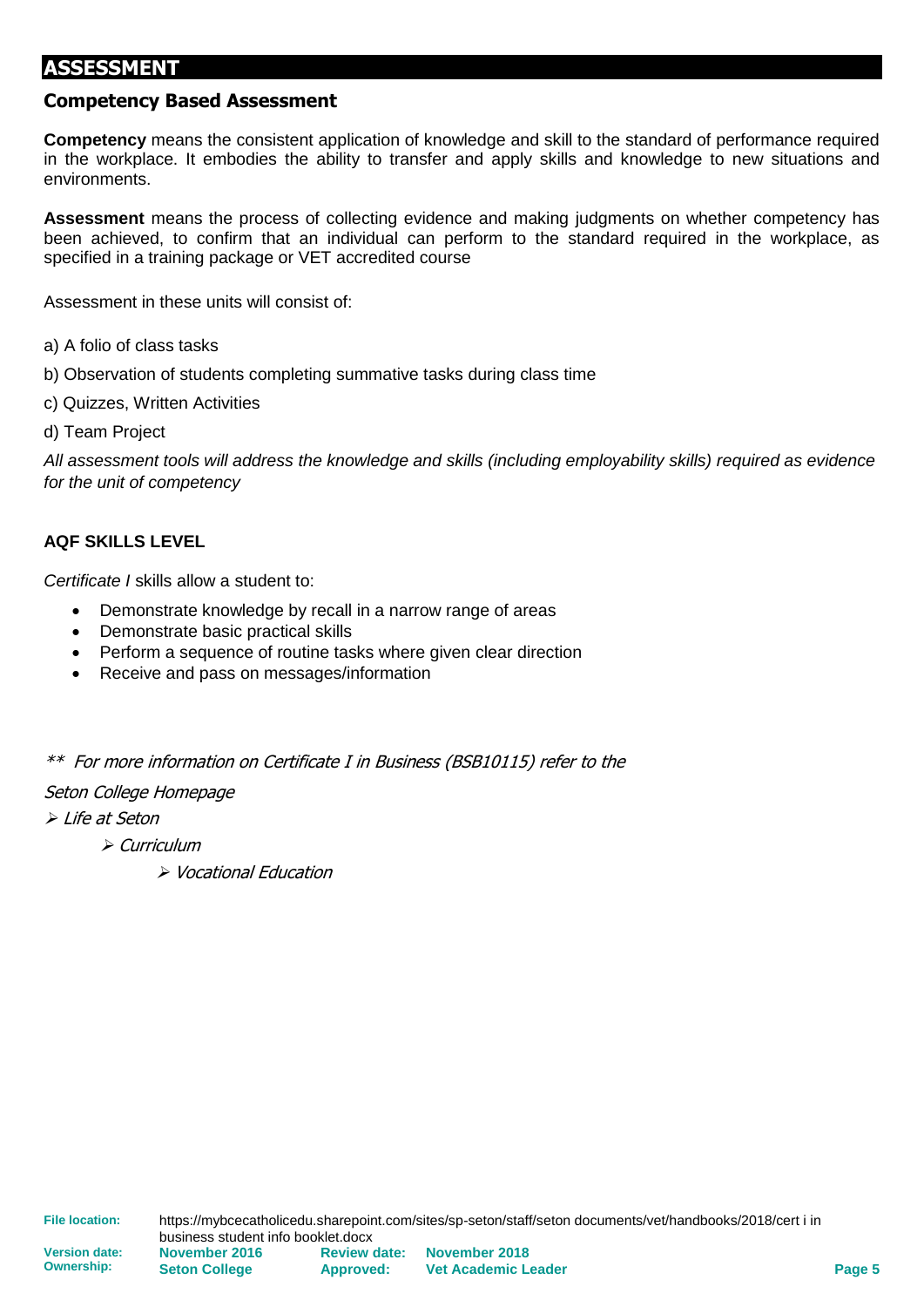## **CREDIT TRANSFER**

Credit Transfer recognizes previous formal learning. It is a system whereby successfully completed units of study from one course can be transferred to another course

For example. If you have completed a "workplace communication unit" in Business it may also be the same for the Active Volunteering.

Therefore you only have to do the unit once.

## **RECOGNITION OF PRIOR LEARNING (RPL)**

**RPL** means an assessment process that assesses the competency/s of an individual that may have been acquired through formal, non-formal and informal learning to determine the extent to which that individual meets the requirements specified in the training package or VET accredited courses.

- a) Formal learning referees to learning that takes place through a structured program of instruction and is linked to the attainment of an AQF qualification or statement of attainment (eg, a certificate, diploma or university degree);
- b) Non-formal learning refers to learning that takes place through a structured program of instruction, but does not lead to the attainment of an AQF qualification or statement of attainment (eg, in-house professional development programs conducted by a business); and
- c) Informal learning refers to learning that results through experience of work-related, social, family, hobby or leisure activities (eg the acquisition of interpersonal skills developed through several years as a sales representative).

## **RPL CHECKLIST FOR STUDENTS**

To ensure an effective RPL process, students should:

#### *\*Remember, you can only apply for RPL at the beginning of each semester. The steps below are in sequential order. Use the boxes on the left to tick when you have completed that step.*

- □ Obtain information about RPL
- $\Box$  Obtain a copy of the Units of Competency for the vocational training program(s) of your subject
- Read the relevant learning outcomes or competencies for the training program/s
- □ Complete a self-assessment form for each unit
	- (i) assess your abilities/competencies, with the guidance from your teacher and/or counsellor in the learning outcomes or competencies in the training programs
	- (ii) decide if you think you possess the knowledge and skills of the learning outcome or competencies in the training programs and if so, you should apply for RPL
- $\Box$  Complete an RPL Application Form within 5 days of completing step 4
- $\Box$  Gather evidence that supports your application
- $\Box$  Give the completed RPL Application Form and evidence to your teacher
- $\Box$  Receive notification from your teacher to show either:
	- *(i) that you have gained RPL*

**Seton College**

- *(ii) that you need to supply more information AND/OR attend an interview*
- *(iii) that you have not gained full/partial RPL and you receive feedback*

**Approved:**

**File location:** https://mybcecatholicedu.sharepoint.com/sites/sp-seton/staff/seton documents/vet/handbooks/2018/cert i in business student info booklet.docx **Version date: November 2016 Review date: November 2018**